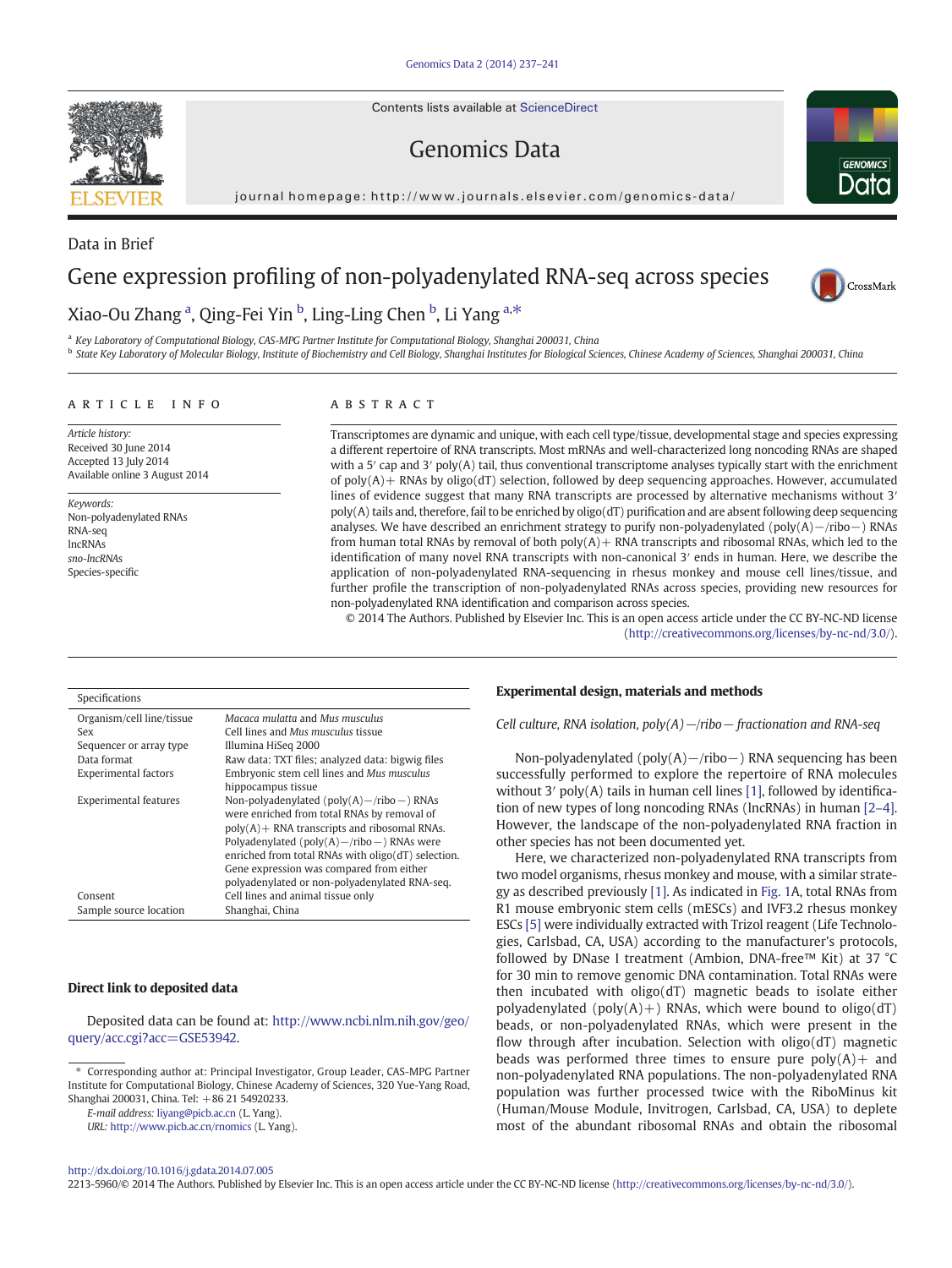<span id="page-1-0"></span>

Fig. 1. (A) A schematic diagram showing the pipeline of non-polyadenylated (poly(A)−/ribo−) RNA sequencing. (B) Validation of RPPH1 and UBB in R1 mouse embryonic stem cells (mESCs) by RT-PCR. (C) Classification of poly(A)+, poly(A)− and bimorphic predominant transcripts in mouse and rhesus monkey.

free non-polyadenylated (poly(A)−/ribo−) RNA population. Two representative genes, RPPH1 without a poly(A) tail (non-polyadenylated) or UBB with a poly(A) tail (polyadenylated), were examined by RT-PCR (Fig. 1B) to confirm the successful fractionation of  $poly(A)$  + transcripts and poly(A)−/ribo− transcripts, respectively. RNA fragmentation, random hexamer-primed cDNA synthesis, linker ligation, size selection and PCR amplification were performed individually for each sample according to Illumina protocols. ~30 million  $1 \times 100$  reads for each sample were acquired with the Illumina Hiseq 2000 system. Quality control checks of raw sequencing data were performed with FastQC.

#### RNA-seq alignment

Recently, accumulated lines of evidence have shown that nonpolyadenylated RNAs are ubiquitously transcribed in the human genome [\[1\].](#page-4-0) To obtain comprehensive non-polyadenylated RNA alignments, sequencing reads were mapped against relevant genomes (Rhesus: rheMac3, BGI CR\_1.0; Mouse: mm9, NCBI37) using TopHat 2.0.8 (parameters: −g 1 −a 6 −i 50 −microexon-search − coverage-search −m 2) with existing annotations (Rhesus: RefSeq Genes, updated on 2013/3/24; Mouse: UCSC Genes, updated on 2011/ 5/30). For visualization, bigWig files were generated using UCSC bedGraphToBigWig V4 from bedGraph files converted from mapped BAM files through genomeCoverageBed v2.17.0, then uploaded to the UCSC genome browser. Because gene annotations in rhesus were not complete, coordinates from human UCSC Genes annotations (knownGene.txt, updated on 2013/06/30) were converted to the rheMac3 assembly with LiftOver (parameters:  $-\text{minMatch}=0.1$  – minBlocks=0.5 -fudgeThick) and used as rhesus gene annotations in the following analyses. Normalized gene expression levels (Reads Per Kilobase per Million mapped reads, RPKM) were calculated for all the existing genes (Rhesus: converted human gene annotations; Mouse: UCSC Genes, updated on 2011/5/30) in each sample.

#### Gene classification

Genes were classified into the  $poly(A)$  – predominant subgroup, the  $poly(A)$  + predominant subgroup and the bimorphic subgroup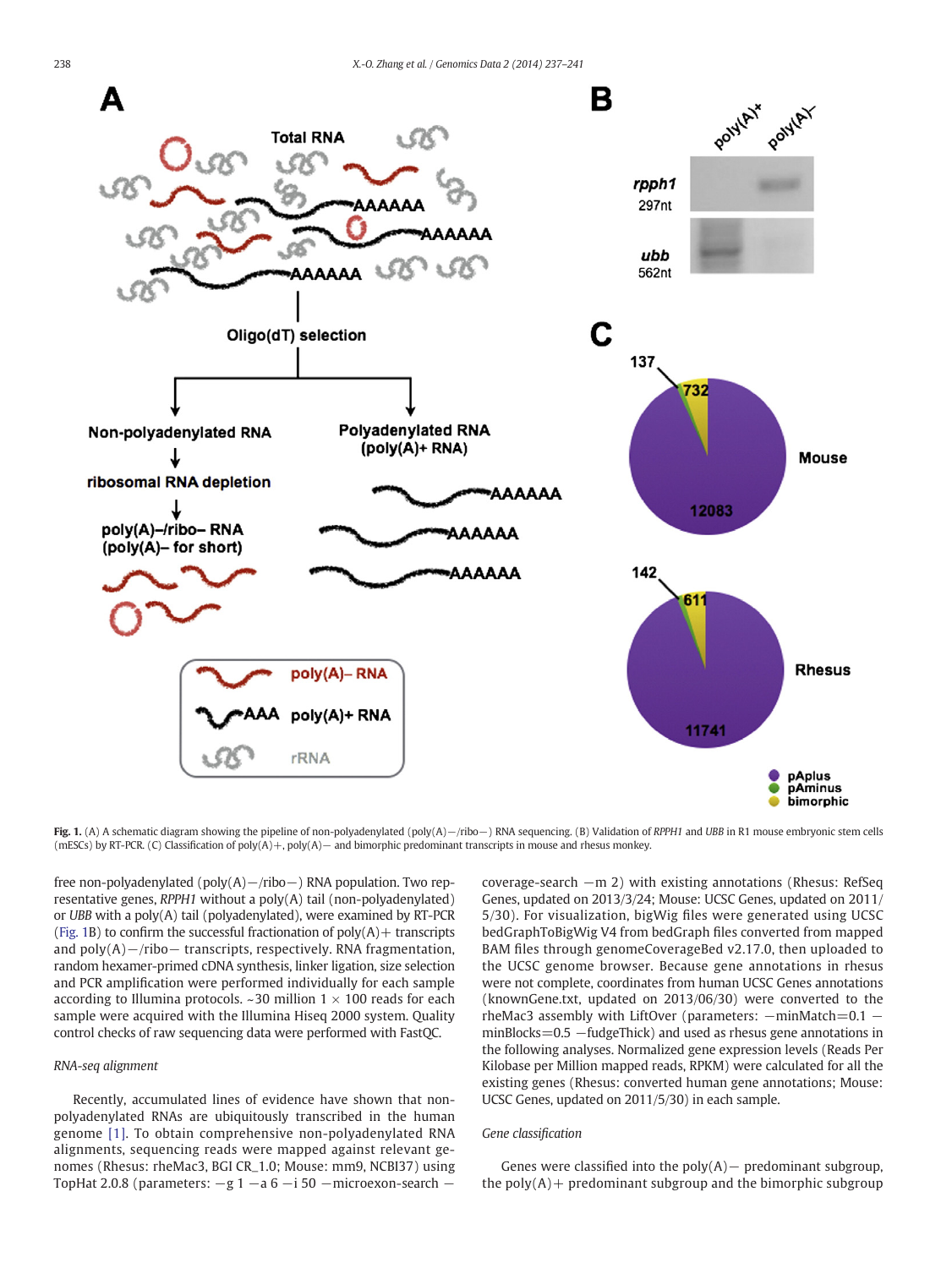according to their 3′ end structures using several parameters, including RPKM values for expression level, fold changes of poly(A)−/ribo− reads verse poly(A)+ reads, and P-value of fold change determined by Wald test [\[1\]](#page-4-0). Genes with a low expression (RPKM value < 1 in both the poly(A)−/ribo– dataset and the  $poly(A)$  + dataset) and/or a low significant change (*P*-value of fold change > 0.05, Wald score  $> -1.96$  and <1.96) were discarded before classification.

- 1) For genes in the poly(A)− predominant subgroup, the RPKM value from the poly $(A)$ −/ribo− sample must be greater than or equal to 1, the fold change of the RPKM value of poly(A)−/ribo− versus the RPKM value of  $poly(A)$  must be greater than or equal to 2, and the P-value of fold change must be smaller than 0.05 (Wald score  $> 1.96$ ).
- 2) For genes in the  $poly(A)$  + predominant subgroup, the RPKM value from the  $poly(A)$  + sample must be greater than or equal to 1, the fold change of the RPKM value of poly(A)−/ribo− versus the RPKM value of  $poly(A)$  must be less than or equal to 0.5, and the P-value of fold change must be smaller than 0.05 (Wald score  $<-1.96$ ).
- 3) For genes in the bimorphic subgroup, the RPKM value from the poly(A)+ sample or poly(A)−/ribo− sample must be greater than or equal to 1, the fold change of the RPKM value of poly(A)−/ribo− versus the RPKM value of poly(A)+ must be

between 0.5 and 2, and the P-value of fold change must be smaller than 0.05 (Wald score > 1.96 or < $-1.96$ ).

Although most RefGenes are polyadenylated in rhesus (94%) and mouse (93%), many RefGenes were also grouped into the poly(A)− predominant or the bimorphic subgroups with high expression [\(Fig. 1](#page-1-0)C). Of note, numerous non-RefGene transcripts were also predicted by de novo Cufflinks assembly, and their detailed classification requires further examination (data not shown).

#### Non-polyadenylated transcript characterization

As expected [\[1,6\]](#page-4-0), replication-dependent histone mRNAs are mostly expressed without 3′ poly(A) tails in mouse (Fig. 2A) and rhesus (Fig. 2B) poly(A)−/ribo− RNA-seq datasets, further indicating that both fractionation and criteria for gene classification in this study are reliable. To fully characterize the constitution of the non-polyadenylated RNA fraction in rhesus and mouse, the poly $(A)$  – predominant subgroup was further cataloged into different RNA families.

Surprisingly, a large amount of snoRNAs were found in the poly(A) – predominant subgroup of rhesus ([Fig. 3A](#page-3-0), right panel) compared with human [\[1\]](#page-4-0) and mouse ([Fig. 3](#page-3-0)A, left panel). SnoRNAs, a class of small noncoding RNAs, could generally be grouped into C/D box snoRNAs, carrying conserved boxes C (RUGAUGA,  $R =$  purine) and D (CUGA) near their 5′ and 3′ ends, and H/ACA box snoRNAs, containing the H



Fig. 2. The relative expression (normalized read densities) of all histone genes in both the poly(A)−/ribo− RNA-seq dataset and the poly(A)+ RNA-seq dataset in mouse (A) and rhesus monkey (B).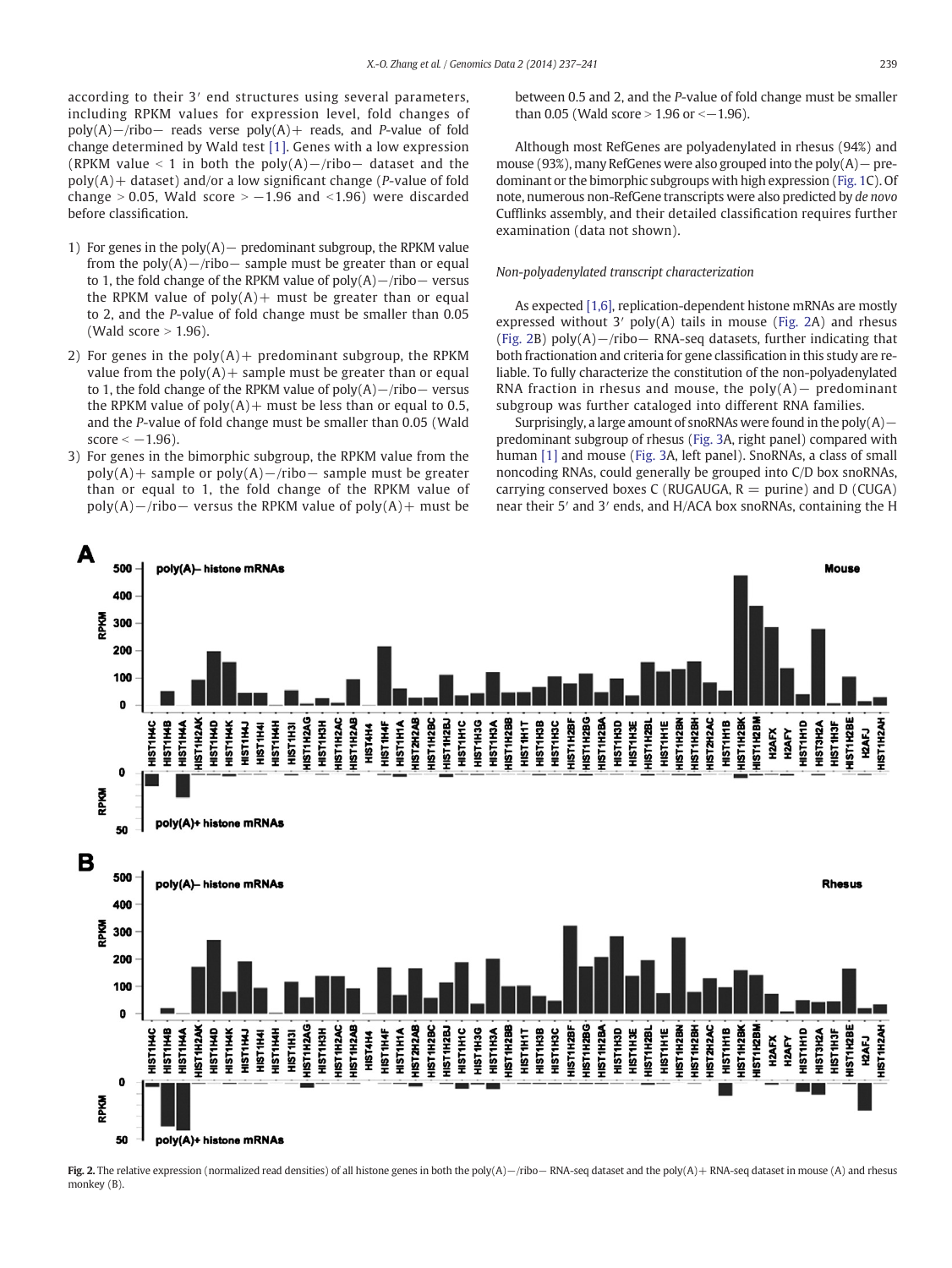<span id="page-3-0"></span>

Fig. 3. (A) Classification of poly(A) – transcripts in mouse (left panel) and rhesus monkey (right panel). (B) The relative expression (normalized read densities) of all histone genes and snoRNAs in the poly(A)−/ribo− RNA-seq dataset in mouse (left panel) and rhesus monkey (right panel).

box (ANANNA) and ACA box sequences, thus sharing high similar sequence structures that are easy to lead to false annotations. Because rhesus gene annotations were converted from human genes according to the sequence similarity, some converted snoRNA annotations in rhesus may be redundant, albeit with highly consensus sequences with human snoRNA homologs. To confirm our hypothesis, we checked the expression level of snoRNAs and histone genes in mouse and rhesus (Fig. 3B). While in mouse, snoRNAs and histone genes share a similar expression pattern, the overall expression levels of snoRNAs is low compared with histone genes in rhesus, suggesting that some lowly expressed non-snoRNA signals may obstruct the correct transcriptome profiling of snoRNAs in rhesus so as to result in many false positive snoRNAs infiltrating the poly(A)− predominant subgroup. Therefore, more biological experiments and computational predictions are required to improve gene annotations in rhesus for a better profiling of non-polyadenylated transcripts.

#### Discussion

It has been reported that in the human genome lots of nonpolyadenylated transcripts are novel lncRNAs with special structures, and some lncRNAs could participate in multiple layers of biological processes (such as alternative splicing [\[2\]](#page-4-0), transcription regulation [\[4\]](#page-4-0) and mircroRNA regulation [\[7,8\]](#page-4-0)). However, they (like sno-lncRNAs) showed even less conservation than other non-conserved polyadenylated lncRNAs [\[9\]](#page-4-0), thus challenging current computational and experimental techniques. For instance, precise prediction of circular RNAs is usually a bottleneck during conventional transcriptome profiling, because of their unique circular structures [\[3,4,7\].](#page-4-0) This difficulty thus limits the subsequent analyses of their biogenesis and biological function. As a result, transcriptome profiling of non-polyadenylated RNA transcripts, a great portion of which consist of uncharacterized and lowly conserved long noncoding RNAs, is a difficult and time-consuming process, requiring deliberate and careful design for both the computational prediction pipeline and further experimental validation. However, as shown here, polyadenylated and non-polyadenylated RNA-seq datasets for rhesus and mouse, with relatively pure fractions and millions of high-quality sequencing reads, offer a particularly useful starting point for comprehensively studying the landscape of non-polyadenylated transcripts, which will aid in deciphering the molecular mechanisms driving transcriptome complexity across different species.